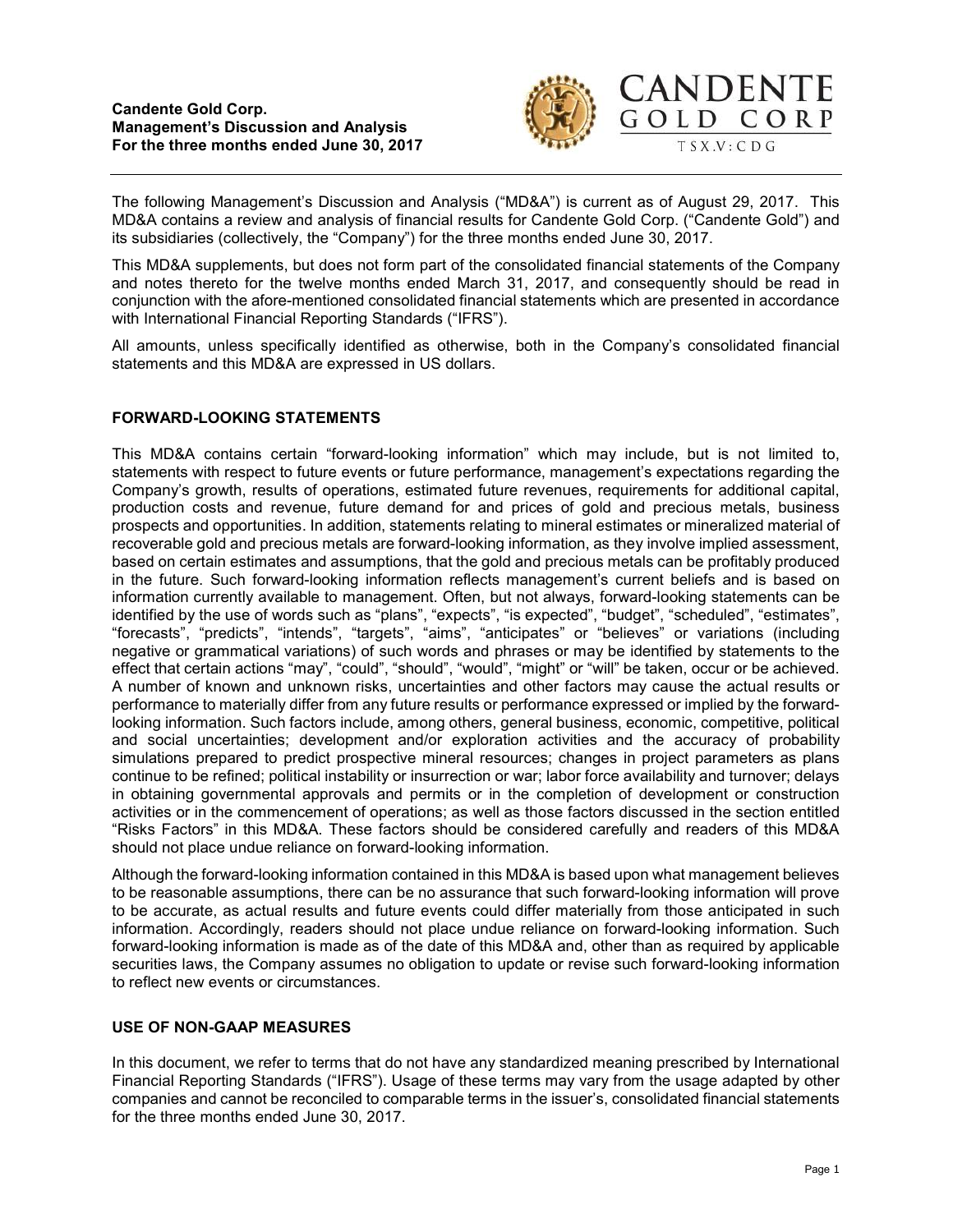

In this document and in the Company's consolidated financial statements, unless otherwise noted, all financial data is prepared in accordance with IFRS.

# BUSINESS OVERVIEW

The Company is principally engaged in the exploration and development of mineral properties in Mexico and Peru. The Company is in the exploration stage as its properties have not yet reached commercial production and none of its properties is beyond the preliminary exploration stage. All work presently planned by the Company is directed at defining mineralization and increasing understanding of the characteristics of, and economics of, that mineralization.

The Company's principal asset is the El Oro gold-silver property located in the states of Mexico and Michoacan, Mexico (the "El Oro Property" or the "Property"). As of the date of this MD&A, the Company holds a 100% interest in the El Oro Property.

## Matters in prior periods related to the ongoing development of the various projects have been disclosed in previous MD&A filed on SEDAR.

## Mexico

## El Oro Property

The Company's principal asset is the El Oro gold-silver property located in the states of Mexico and Michoacan, Mexico ("El Oro Property"). As of the date of this MD&A, the Company now holds a 100% interest in the El Oro Property, having recently purchased the remaining 30% from a wholly-owned subsidiary of Goldcorp Inc. Management has been reviewing all previous exploration results on the project and re-focusing targets for future exploration. One key area is the border zone of the historical Esperanza and Mexico Mines where several high-grade gold-silver intersections in several veins and structures were intersected by previous drilling by the Company. Since this area was drilled, a structural study identified northeasterly controls to high grades, which fits the nature of this border zone. Future drilling will target this border area as well as 31 other recently identified exploration targets. In addition to the El Oro Property, the Company has the right to process several tailings deposits left from pre-1930s milling of ores from mines on the San Rafael vein in the El Oro District ("Tailings Project"). The Company has been evaluating the potential for the historic tailings to generate near-term cash flow. One of these, the Mexico Mine Tailings, have had extensive historic assessments including drill testing and metallurgical test work. These tailings, lie within the town of El Oro and is adjacent to existing road access, power and water services.

Studies by the Company have determined that the Mexico Mine Tailings contain an Inferred Resource\* of 1,267,400 tonnes grading 2.94 Au g/t, 75.12 Ag g/t containing 119,900 ounces of gold and 3,061,200 ounces of silver.

\*Note: Mineral Resources are not Mineral Reserves and do not have demonstrated economic viability. All figures have been rounded to reflect the accuracy of the estimate. For more information, see "National Instrument 43-101 Technical Report on the Inferred Mineral Resource Estimate of the Mexico Mine Tailings" prepared by Nadia Caira, P.Geo. and Allan Reeves, P.Geo., dated August 25, 2014 with an effective date of July 8, 2014 (the "Technical Report") available at www.sedar.com.

Bi-annual land holding payments previously made by Goldcorp are now the responsibility of the Company and as at the end of January 2017 approximately \$92,000 is owed to the Mexican government for land holding costs.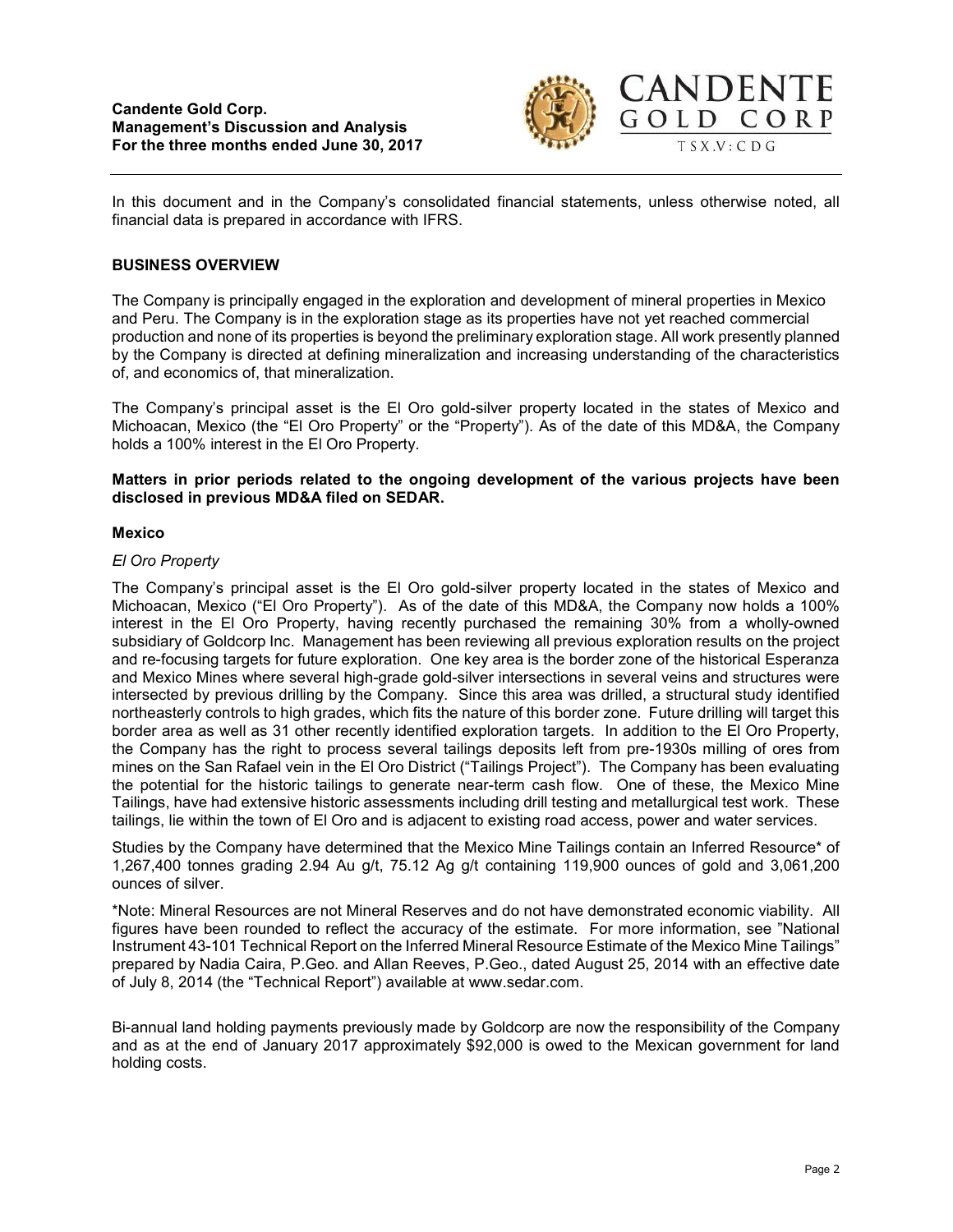

### Peru

As at June 30, 2017, the Company has maintained in good standing portions of the Tres Marias and Las Brujas properties. These properties are early-stage gold and gold-silver exploration projects in Peru.

### QUARTERLY HIGHLIGHTS

### Financial Condition

The Company ended the quarter with cash and equivalents of \$89,301, a decrease of \$35,622 over the prior quarter, primarily driven by expenditures in the three months ended June 30, 2017.

#### Financial Performance

Net loss for the quarter was \$92,129 which comprised primarily of general and administrative expenses that were non-cash. Compared to the same period year-over-year, net loss was increased by \$92,125. This significant difference was a result of management forgave fees owed to them in the amount of \$171,518 in the prior comparative year.

### Cash Flows

Net cash used in operating activities increased year-over-year for the reporting period by \$42,809 which was a result of managements forgiveness of debt in the prior year. Also, in the prior year the Company recovered value added tax of \$29,230 during the quarter.

#### Liquidity and Capital Resources

Working capital is negative \$976,335 which includes \$750,211 in amounts due to related parties which primarily consists of payables due to Candente Copper Corp., a company with shared administrative expenses, common directors and management.

The Company anticipates that during the next year, a substantial portion of available capital resources will be used to pay trade payables and accrued liabilities and commitments related to ongoing exploration activities in Mexico and Peru. The Company anticipates the future need to raise additional capital to further project development in Mexico and Peru as well as receive continued vendor support.

The Company does not generate cash flows from operations and accordingly, the Company will need to raise additional funds by entering into a joint venture agreement or through the issuance of securities or resource secured debt. Although, the Company has been successful in raising funds in the past there can be no assurance that the Company will be able to raise sufficient funds in the future, in which case the Company may be unable to meet obligations in the normal course of business. These factors may cast significant doubt regarding the Company's ability to continue as a going concern. Should the Company be unable to discharge liabilities in the normal course of business, the net realizable value of the Company's assets may be materially less than amounts on the statement of financial position.

## COMMITMENTS AND CONTINGENCIES

Company has no material or significant commitments or contingencies.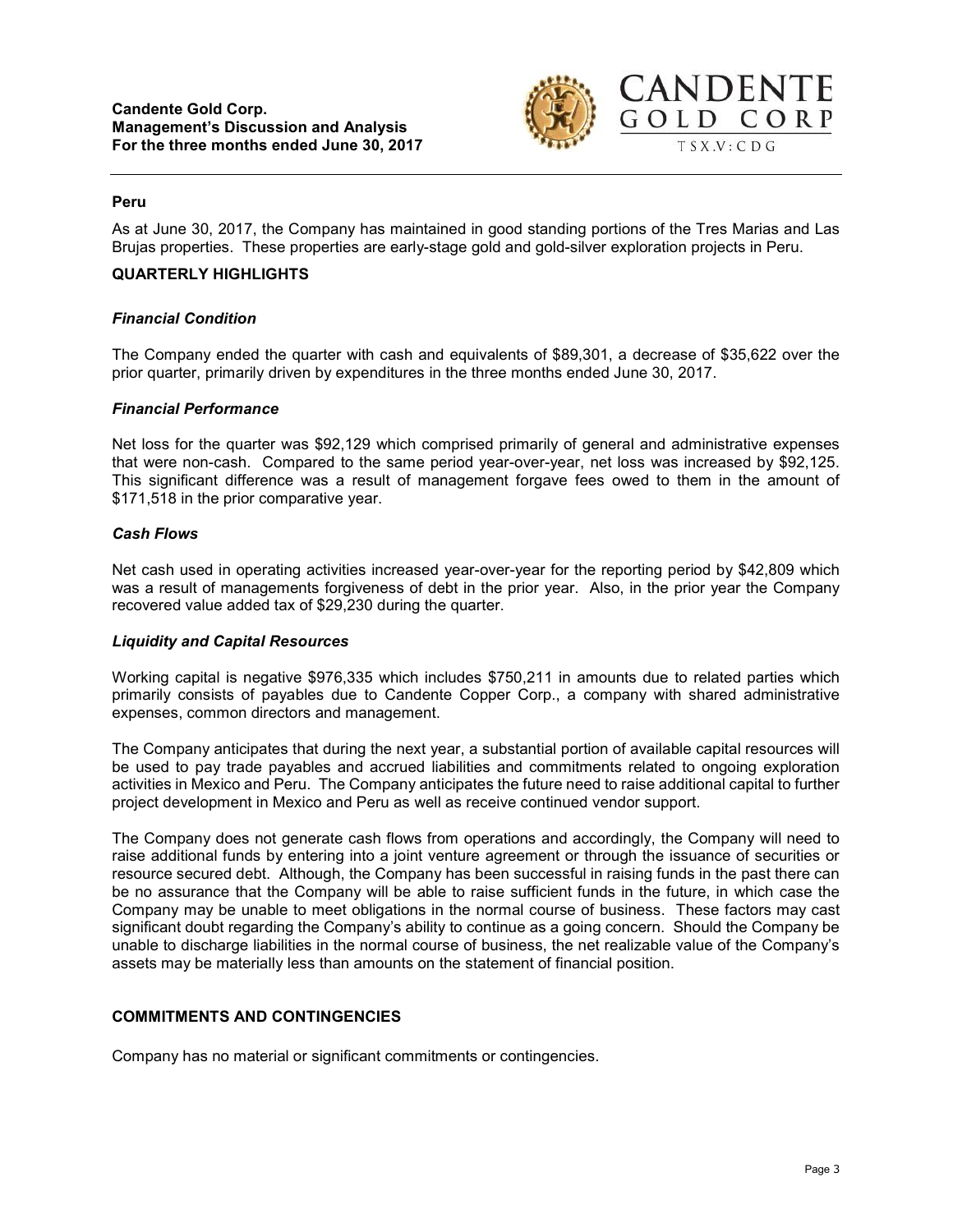

# RELATED PARTY TRANSACTIONS

Related parties consist of companies owned by executive officers and directors. The following is a list of the related parties that the Company enters into trading transactions with:

- Ridley Rocks Inc. Management and exploration fees
- SW Project Management Project management and exploration fees
- Michael Thicke Geological Consulting Inc. Exploration fees
- Candente Copper Corp. shared administrative expenses with a Company related by directors and management in common

The Company incurred the following fees and expenses in the normal course of operations for key management personnel for the three months ended June 30, 2017 and 2016. Expenses have been measured at the exchange amount that is determined on a cost recovery basis.

|                                              | Three months ended<br>June 30, 2017 June 30, 2016 |            |  |         |
|----------------------------------------------|---------------------------------------------------|------------|--|---------|
|                                              |                                                   |            |  |         |
| Salaries and management and exploration fees |                                                   | $8.926$ \$ |  | 29,886  |
| Share-based payment                          |                                                   | ٠          |  | 124.939 |
|                                              | S                                                 | 8.926      |  | 154.825 |

Share-based payments are the fair value of options expensed to directors and key management personnel during the three months ended June 30, 2016.

#### Balance owing

Amounts due to related parties are unsecured, non-interest bearing and due on demand. Accounts payable at June 30, 2017 includes \$165,899 (March 31, 2017 - \$166,974) owing to directors and officers and \$584,312 (March 31, 2017 - \$571,423) owing to Candente Copper Corp., a shareholder of the Company.

## **DISCLOSURES**

## Additional Information as specified by National Instrument 51-102

Additional information, including the Company's most recent Annual Information Form, is available on SEDAR at http://www.sedar.com

#### Venture Issuer Without Significant Revenue

This MD&A supports information disclosed in the Company's financial statements. More information regarding the Company's mineral right interests can be found under Note 3 of the Company's financial statements for the current reporting period.

## Internal Controls Over Financial Reporting ("ICFR")

There were no changes in the Company's internal control over financial reporting during the period from March 31, 2017 to June 30, 2017 that have materially affected, or are reasonably likely to affect, the Company's internal control over financial reporting.